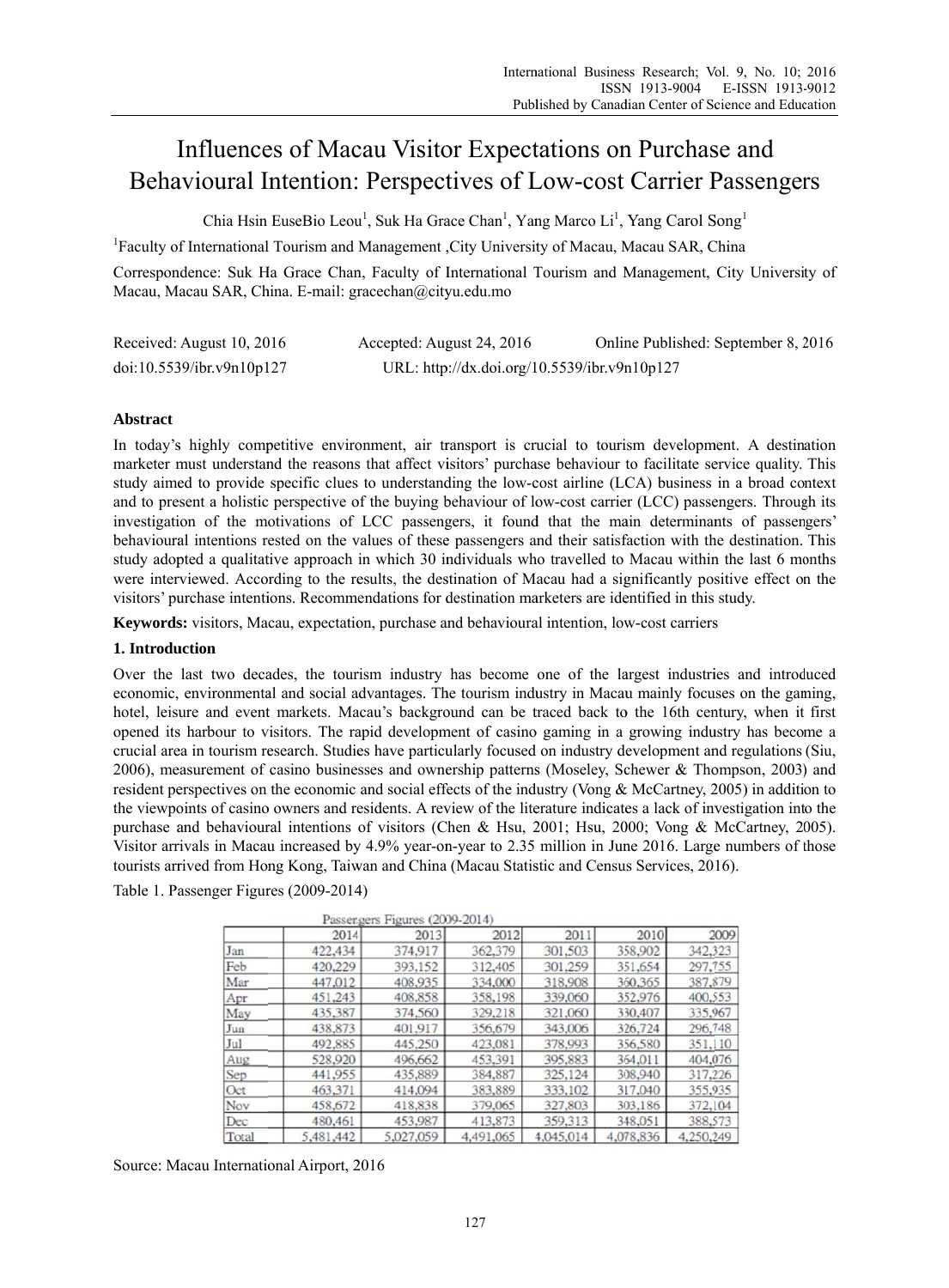|       | 2015      | 2016      |  |  |
|-------|-----------|-----------|--|--|
| Jan   | 435,805   | 539,024   |  |  |
| Feb   | 479,738   | 589,917   |  |  |
| Mar   | 448,661   | 516,586   |  |  |
| Apr   | 480,254   | 535,828   |  |  |
| May   | 486,527   | 528,461   |  |  |
| Jun   | 456,002   | 542,051   |  |  |
| Jul   | 510,793   |           |  |  |
| Aug   | 575,849   |           |  |  |
| Sep   | 441,342   |           |  |  |
| Oct   | 479,036   |           |  |  |
| Nov   | 488,724   |           |  |  |
| Dec   | 548,728   |           |  |  |
| Total | 5,831,459 | 3,251,867 |  |  |

# Table 2. Passenger Figures (2015 to 2016 January-June)

Source: Macau International Airport, 2016

Table 1 and 2 show the findings of Macau International Airport (MIA), indicating a stable growth in the usage of MIA from 2009 to 2016 (Macau International Airport, 2016). Although a large number of passengers travelled by ferry, MIA determined that June 2016 was its busiest month, exceeding the 600,000-passenger movement mark for the first time in the airport's 21-year history. This mark is a new record for the passenger traffic in a single month, with an average daily passenger volume of over 19,000 that increased by 20% compared with the record from the previous year. Over 4,900 aircraft movements were recorded in July, an increase of 2% over the same period last year. Southeast Asia routes continued to perform well in July, covering 43% of the overall market. The Southeast Asia routes were followed by the mainland China and China Taiwan routes, accounting for 30% and 27%, respectively. The three major markets recorded 36%, 3% and 18% increases over the records from the same period last year (Macau International Airport, 2016). These findings provided solid evidence that MIA can handle a large number of flights coming from Southeast Asia and that the number of air travel passengers is expected to exhibit stable growth. At MIA, 72% of short-haul flights are operated by different low-cost carriers (LCCs) (Macau International Airport, 2016). Thus far, the passenger traffic volume, such as that in the Chinese Taipei market, has increased significantly to 34%, and that in the mainland China market has recorded a slight reduction. Moreover, the Southeast and North Asia markets have remained stable. Transfer passenger traffic has maintained a rising trend. Therefore, LCC visitor arrivals from Macau, in addition to their expectations of purchase intention and perception of the service quality of Macau as a destination, should be investigated to improve the service quality of LCCs and provide insights into the management level.

## 1.1 Background of Macau

In 2002 and 2003, the central government relaxed the 'Hong Kong and Macau Tour' and the 'Free Individual Traveler Scheme' regulations, respectively. This scenario restructured the visitor profile such that mainland China visitors replaced Hong Kong visitors as the largest tourism market in Macau (Pao, 2004).

The liberalisation of the gaming license in 2002 opened the golden gate for foreign investors. The monopolised gaming era ended, and the tourism industry began. Numerous brand new casinos, hotel complexes and resorts with different themes and atmospheres were constructed (The Cultural Affairs Bureau, 2005). Domestic hotels were refurnished and reconstructed. Different facilities and entertainment were combined into packages to add value to service experience, thereby improving overall service quality in the tourism sector.

On July 15, 2005, The Historic Centre of Macau was successfully inscribed as a World Heritage Site, becoming the 31st in China. Its 25 sites encompass historical and cultural architecture and landscapes that fully demonstrate Macau as a unique city blending Eastern and Western cultures. This event highly popularised the city and attracted culture lovers to visit Macau (The Cultural Affairs Bureau, 2005). Thus, Macau was successfully transformed from a small colony of Portugal into a well-known world-class tourism destination.

## 1.2 Rationale of the Study

However, Macau is now experiencing an economic downturn because of China's economic slowdown, and the Macau government aims to reposition the region as a leisure center instead of a gambling destination. Macau has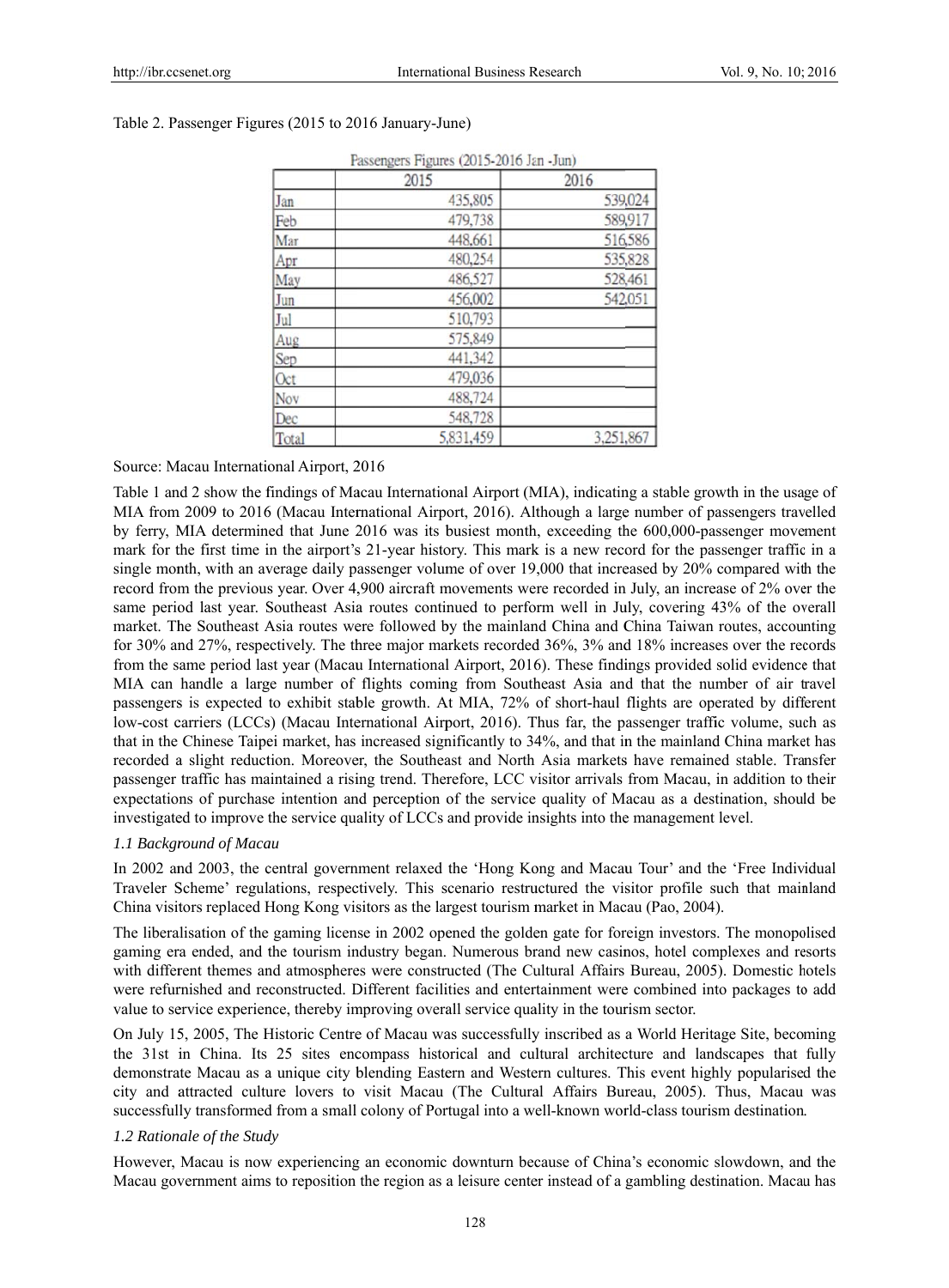shifted away from relying on gambling revenue, and it will soon drive towards sustaining the cultural tourism hub through growths in the hotel, catering, retailing and wholesale sectors (South China Morning Post, 2016). Macau visitors and their perception of service quality in Macau should be investigated; however, minimal attention has been devoted to the purchase intentions of passengers taking LCCs to Macau. This study aims to provide specific clues to understand the low-cost airline (LCA) business in a broad context and present a holistic perspective of the buying behaviour of LCC passengers. The rationale of the study is to investigate the motivation of LCC passengers. The main determinants of passengers' behavioural intentions rest on the values and satisfaction of these passengers towards the destination. The motivation, values, satisfaction and behavioural intentions of LCC passengers in addition to service quality are proposed based on a comprehensive literature review. Most previous studies have focused on creating a conceptual model of service quality (Parasuraman et al., 1985) or identified the critical attributes for the SERVQUAL dimensions (Carman, 1990; Parasuraman et al., 1991). This study develops and empirically examines an integrated model that uniquely depicts the expectation of values, satisfaction and behavioural intentions of LCA passengers in relation to Macau. Therefore, this study aims to fill the gap in the literature. It attempts to achieve Macau's strategic goal of understanding tourist behaviour (Chui, 2005) through the following objectives:

- 1. To identify visitors' perceptions of Macau as a destination;
- 2. To examine visitors' purchase intentions and expectations;
- 3. To provide managerial recommendations for several approaches to enhancing service quality.

# *1.3 Strategies of Low-cost Carriers*

LCCs boast no-frill travel provisions among their features. In economically difficult times, the demand for slightly less expensive travel increases, which is advantageous for LCCs (Bel, 2009; Euromonitor, 2008, Mintel, 2007). The LCC pioneers, in which the Southwest's disruptive business model serves as a benchmark, have been successfully popularised and proliferated across the airline sector globally (e.g., Europe: Ryanair, Germanwings, EasyJet and Snowflakes; Middle East: Jazeera Airways; Asia: Air Asia and Tiger Airways; Oceania: Jetstar Airways, Freedom Air and Air Australia Airways; America: Webjet Linhas Aereas, REDjet and Spirit Airlines; Africa: 1Time, Kulula, Air Arabia Egypt, Aero Contractors, Fly540 and Asky Airlines). These LCCs have common core denominators, such as disruptive and adoption innovation in addition to efficiency, productivity and cost leadership, which lead to inexpensive fares (Lawton, 2003; O'Connell & Williams, 2005; Ryan & Birks, 2005; Wong & Musa, 2011). These airlines respond to low-cost competition by lowering their overhead costs (e.g., cutting employee costs and selling tickets over the Internet). Furthermore, many new LCC firms enter the mass low-fare market. In particular, the trends in Hong Kong and Macau indicate sustainable growth (Centre of Aviation, 2016). The rivalry may erode the market share of some LCC firms and intensify competition (Doganis, 2006; Wong & Musa, 2011). The LCCs in Asia have expanded to serve both Macau and Hong Kong in the booming Pearl River Delta region over the last few decades. A large number of LCCs have expanded in Macau. Although Macau may be geographically close, the division of the South China Sea dictates different catchment areas on the mainland, with Hong Kong serving Shenzhen and Macau serving Zhuhai, whose airport serves only domestic flights. However, as Asia's population and economy continue to grow, the airports in the Pearl River Delta region have become Asia's equivalent of the London, New York City or Sao Paulo airport networks. LCCs provide passenger visits to Macau, thereby benefiting it as a tourism destination (CAPA Center for Aviation, 2016).

# **2. Literature Review**

## *2.1 Tourist Motivation from Low-cost Carriers*

Previous scholars (Johnson & Devonish, 2008) have indicated that tourist motivations, attitudes and perceptions are important for establishing a clear understanding of the destination choice process. Understanding travel motivation and the factors affecting destination choice can benefit tourism planning and marketing (Lam & Hsu, 2006). Travel motivations cover a broad range of human behaviour and experiences; they may include relaxation, excitement, social interactions with friends, adventures, family interactions, statuses, physical challenges and escape from routine or stress (Esichaikul, 2012). Yoon and Uysal (2005) identified push factors among the internal factors that motivate visitors to travel, although they are also pulled by external forces behind the attributes of a destination, such as promotion from marketers. The most common push factors in previous studies have included escape from routine everyday life, relaxation, exploration, social interaction, relationships and prestige (Jensen, 2011).

Saha and Theingi (2009) examined the quality and satisfaction derived from LCC service that influence the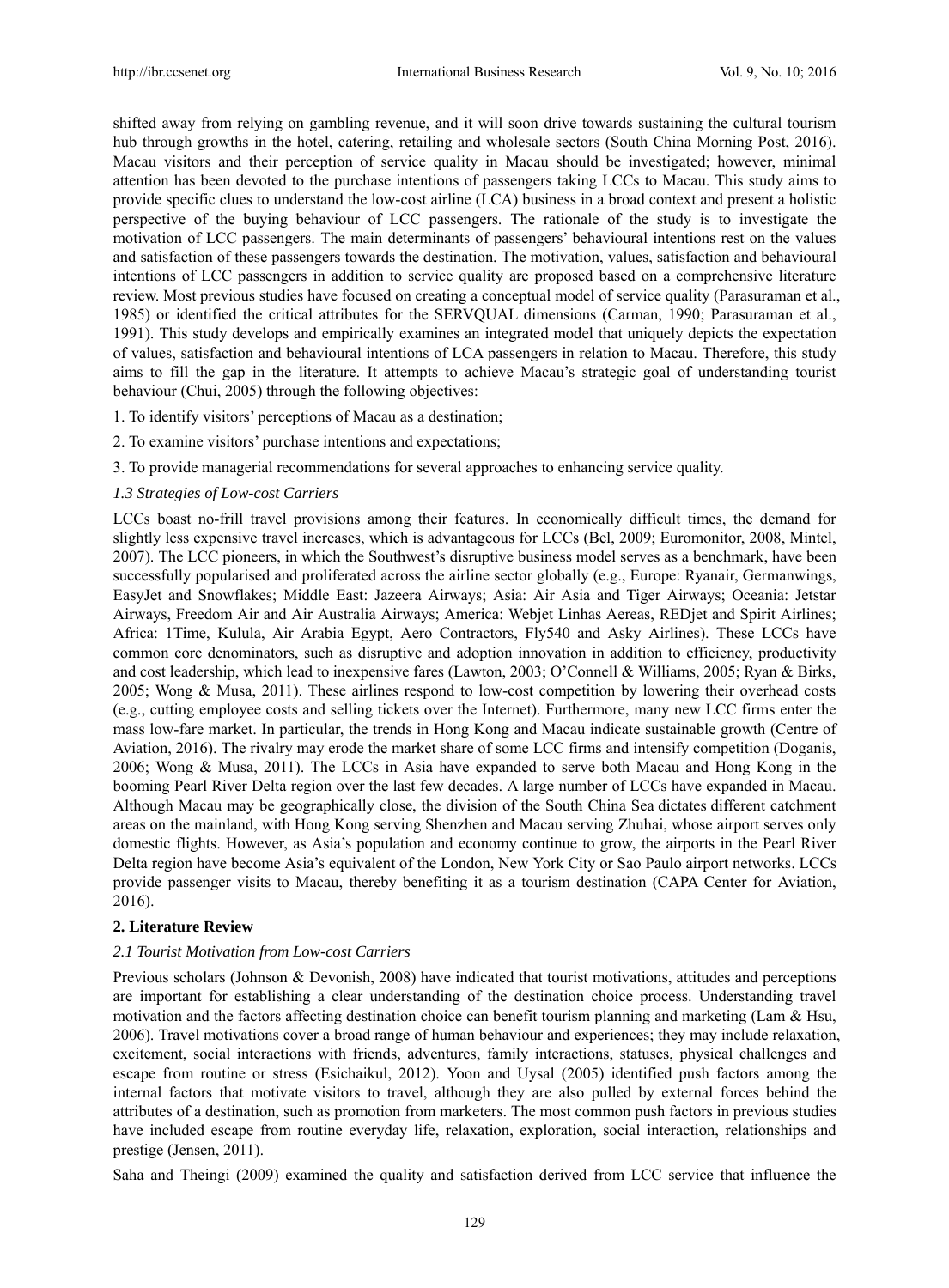behavioural intentions of passengers, including the repurchasing of airline tickets. Limited studies have discussed the motivations derived from a destination. The spread of LCCs has helped to boost tourism products and regional attractiveness for tourism (Donzelli, 2010). The packages or products provided by a destination influence customers' perceptions of service quality, value and satisfaction. Therefore, the rationale behind consumer motivation and involvement should be understood.

## *2.2 Motivation and Traveller Involvement*

Involvement is a motivational state caused by the perception of travellers that a product, destination image or promotion is relevant or interesting. Need plays a strong role in determining what is relevant or interesting to travellers (Hawkins & Mothersbaugh, 2010). In a number of situations, travellers may influence involvement. For example, some travellers have an on-going on-line involvement, and others may be involved in a particular situation only, such as an upcoming purchase; this determination is crucial for marketers to understand the buying behaviour of travellers. Tourist behaviour includes consumer involvement, increased attention, analytical processing, information searches and word of mouth. High involvement purchasers of tourism products tend to be product experts and are persuaded by advertisements and detailed product information. In contrast, low involvement purchasers tend to lack product expertise and are persuaded by images, emotions and message sources. Users of LCCs are high involvement purchasers. Therefore, destination marketers should understand the link between tourists' buying behaviour and their freely admitted motives.

According to the service marketing perspective, customer value is a critical element in consumer consumption and decision making (Zeithaml, 1998; Bolton & Drew, 1991; Sweeney et al., 1999). Scholars have determined that a utilitarian perspective of customer value is acceptable because value is measured as a trade-off between benefits and sacrifices (Zeithaml, 1998; Dodds et al., 1991). The following literature review recognised the importance of customer value from a marketing perspective and examined the construct in customer value satisfaction and behavioural intention.

#### *2.3 Customer Values*

Traditional value research has taken a utilitarian perspective with the value construct measured as the net ratio of benefits to costs (Cravens et al., 1998; Dodds et al., 1991; Sinha & DeSarbo, 1998; Sweeney et al. 1999). The meaning of 'value' indicates that a buyer and a seller infer value if the benefits received are greater than what is given up. Both parties feel they are at an advantage because each receives something more useful than what was relinquished (Sinha & DeSarbo, 1998).

Several dimensional value perspectives are often considered appropriate in service contexts (Zeithaml, 1998, Sheth et al., 1991; Wetzel & Bloemer, 1997). Scholars have reported that value perceptions differ from those made for goods because of increased risk and uncertainty (Murray & Schlacter, 1990). Many researchers have begun to address the need for service value and to investigate the relationship with other post-consumption factors, such as satisfaction and behavioural intentions (Murphy, Pritchard & Smith, 2000; Petrick, 2002). Gallarza and Saura (2006) adopted a value framework with eight dimensions including efficiency, excellence, status, esteem, lay, aesthetics, ethics and spirituality. They also defined a weak or insignificant relationship and acknowledged some operationalisation difficulties affecting the categories. Sweeney and Soutar (2001) adopted the PERVAL framework to measure customer value. This framework has been used in various tourism contexts and included functional value, value for money and other value dimensions such as social, epistemic and emotional value.

#### *2.4 Functional Value*

Functional value is 'the perceived utility acquired from an alternative's capacities for functional, utilitarian or physical performance' (Sheth et al., 1996); it is considered a major driver of consumer choice. Furthermore, it indicates the common conceptualisation and exchange value of the price paid or value for money (Zeithaml, 1998; Dodds et al., 1991). The common aspects of functional value include quality, reliability, durability and price. In the tourism context, for instance, a destination is considered to have a comfortable and reasonable price, with safety issues influencing functional value perceptions (William & Soutar, 2005).

#### *2.5 Emotional Value*

Emotional value indicates that a product's social psychological dimension depends on its ability to arouse feelings or affective states (Sheth et al., 1991). Emotional responses are common in various tourism sectors. Otto and Ritchie (1996) identified this often-ignored factor that accounts for a portion of the explained variance in satisfaction evaluations. The emotions that precede and lead to the emotional highs of exhilaration and excitement in a destination are often fear, hesitation and apprehension. Thus, emotional value tends to be a major factor in the consumption of tourism products.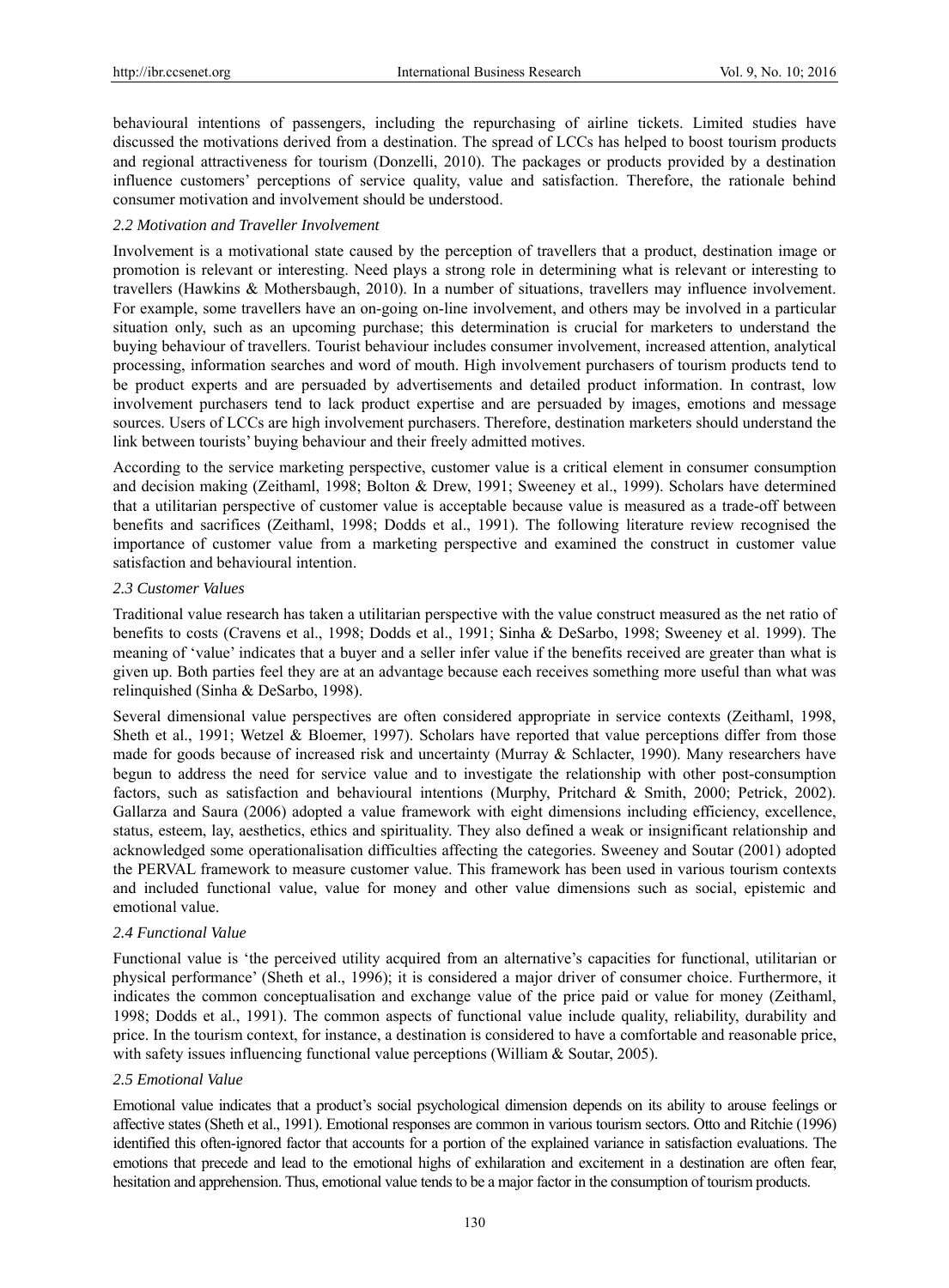# *2.6 Social Value*

Many scholars have defined social value as the perceived utility acquired from an association with one or more specific social groups (Sheth et al., 1991). Social value often drives one's choice of goods or services shared with others. In tourism, elements such as interactions between people on a tour, relationships between passengers and service staff and individual recognition or prestige obtained from undertaking the trip may create social value. Social value may be strong in a small group, similar to the 'communitas' and the bonding of river rafting participants highlighted by Arnould and Price (1993).

# *2.7 Epistemic Value*

Epistemic value is created when a product arouses curiosity, provides novelty and/or satisfies a desire for knowledge (Sheth et al., 1991). In the tourism and hospitality industry, novelty and the search for new knowledge are significant motives for adventure travels (Weber, 2001; Walle, 1997; Crompton, 1979; Bello & Etzel, 1985). Epistemic value is a key factor in many tourism products due to tourists' desire for exploratory, novelty-seeking and variety-seeking behaviour (Zuckerman, 1994). A destination should change and adapt its product to ensure that an epistemic value is obtained by creating new and special experiences for travellers.

## *2.8 Customer Values, Perceived Quality, Satisfaction and Behavioural Intentions*

## 2.8.1 Customer Values

Previous studies have explored customer value attention in relation to the retailing sector, pre-purchase value perceptions and their links with purchase decisions or willingness to buy (Dodds et al., 1991; Zeithaml, 1988; Sweeney et al., 1999). Woodruff (1997) argued that value concepts differ according to the situations in which customers consider value (e.g., customer-perceived value varies before and after purchase). This experience is crucial if a repeat purchase is sought. Post-purchase behaviour creates a value perception that should be in line with pre-purchase expectations. Patterson and Spreng (1997) indicated the unclear effect of values on repurchase intention due to the lack of experience and familiarity that affects their repurchase intentions. Customer satisfaction is apparently positively influenced by value, and this value is negatively affected by perceived price (Chang & Wildt, 1994; Zeithaml, 1988; Sweeney et al., 1999).

# 2.8.2 Perceived Quality

Tourism product and service quality evaluations are predominantly based on cognitive processing mechanisms (Vida & Reardon, 2008). Service quality is defined as customers' expectations of the service provided and their perceptions of the service processes they experience (Carman, 1990; Gronroos, 2007; Parasuraman et al., 1985). Satisfaction is a psychological outcome derived from experience (Lee et al., 2007). Therefore, the underlying processing mechanism used to evaluate quality and satisfaction is important. Many studies have arrived at findings related to customer satisfaction through destination attributes (Kozak, 2001; Troung & Foster 2006) that pose some difficulties on conceptual and empirical grounds. Satisfaction measurement should be aligned with the quality consistent with the mainstream marketing conceptualisations (Oliver, 1997). A direction has been suggested to show that the conceptual order of service quality-satisfaction-behavioural intention supports the temporal setting (Parasuraman et al., 1994; Brady et al., 2005). A destination should improve services to gain a competitive advantage by attracting the attention of visitors and by maintaining loyalty and a positive image. Such a desirable result can create customer satisfaction when achieved. Brady et al. (2005) identified multi-industry and multi-country settings and determined that service quality, satisfaction and service value directly affect behavioural intentions when followed by service quality and value. Of the three constructs, satisfaction exerts the strongest effect on behaviour, followed by service quality and value. Customer value and satisfaction also mediate the relationship between service quality and behavioural intention (Zabkar et al., 2010).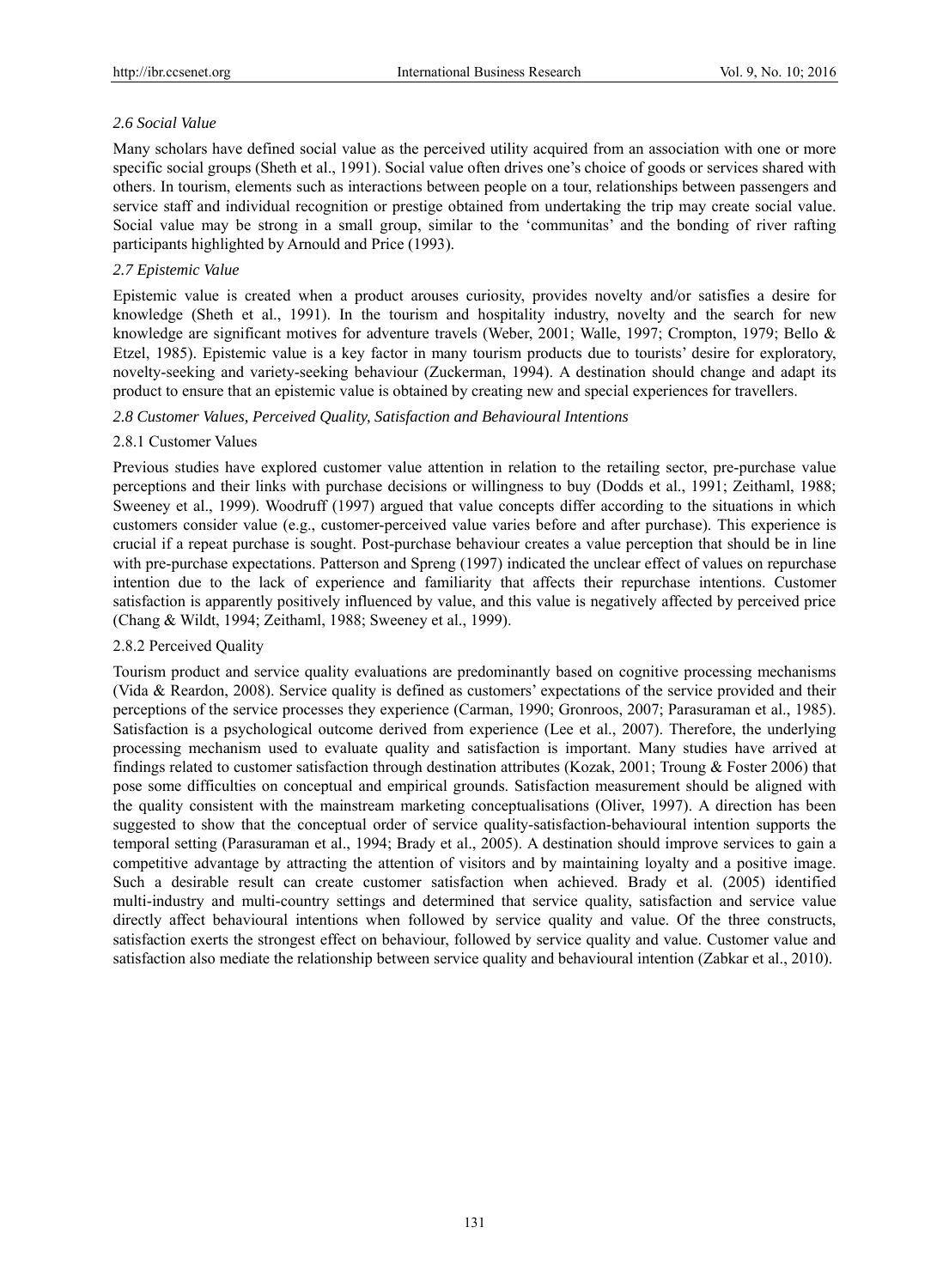

Figure 1. A customer-perceived service offering in relation to the customer's behavioural intentions

Source: adopted by Brady et al.  $(2005)$ .

## 2.8.3 Customer Satisfaction

Questions about satisfaction and its relationship with other constructs are often raised when satisfaction is considered as a cognitive process (through disconfirmed expectations) (Gronin & Taylor, 1992; Bolton & Drew, 1991; Staelin & Zeithmal, 1993) or an emotional state associated with post-purchase feeling. In a previous study, Woodruff et al. (1983) argued that customer satisfaction should be defined to reflect and align with cognitive and emotional processes, as customer satisfaction or dissatisfaction is an emotional feeing developed in response to confirm or disconfirm. The cognitive and affective models may be appropriate to describe satisfaction that justifies different approaches (Pfaff, 1977). The cognitively oriented service quality and value constructs precede the emotionally oriented appraisal of satisfaction (Bagozzi 1992; Oliver 1997). Value is apparently a more complete antecedent to satisfaction than quality (Woodruff, 1997; McDougall & Levesque, 2000; Gallarza & Saura, 2006).

Numerous studies have been undertaken in tourism sectors (Ryan, 1995; Crompton & Love, 1995; Chadee & Mattson, 1996; Baker, Crompton & Love, 1995; Crompton, 2000), and the majority have focused on measuring the quality of tourist experience and the effect of various quality performance factors on tourist satisfaction. In tourism, satisfaction is the emotional state of mind of a tourist after an experience. This is not attribute-based, as it is 'experiential' (Baker & Crompton, 2000), and emotion may intervene or act as a mediator between performance and satisfaction. Bojanic (1996) identified a strong positive correlation between perceived value and satisfaction in a tourism context.

## 2.8.4 Behavioural Intentions

Numerous scholars have examined the direct and indirect relationships between value, quality, satisfaction and post-purchase consequences, such as customer loyalty, positive word of mouth, price premiums and repurchase intentions (Cronin & Taylor, 1992; Bolton, 1998; Chang & Wildt, 1994). Brady and Hult (2000) claimed there is a significant divergence of opinion about the relationships, direct and indirect quality, value, satisfaction and behavioural intentions. The strong link between satisfaction (e.g., perceived quality and value) and repurchase intention is widely recognised (Bitner, 1990). Consumer value perceptions apparently drive future purchase intentions (Brady & Cronin, 2001). Satisfaction has also been determined as a predictor of post-purchase behavioural intentions (Zeithaml, 1998; Patterson & Spreng, 1997). In the pre-purchase context, Chang and Wildt (1994) determined that value is mediated by quality and that price is related to repurchase intentions. They also identified that price has a direct effect on purchase behaviour and that quality has a direct effect on purchase intention. Furthermore, satisfaction is positively influenced by value (Bolton & Drew, 1991; Woodruff, 1997), and value is negatively affected by price (Zeithaml, 1998; Chang & Wildt, 1994). Anderson and Sullivan (1990) reported that service satisfaction is strongly related to repurchase intention. Thus, a consensus has been established, indicating that satisfaction is an antecedent to future intentions in the service environment (Gronin & Taylor, 1994; Patterson & Spreng, 1997). Satisfaction significantly influences future intentions. Its relationship with value should be closely monitored because there are structural links between the two concepts (Murray & Howat, 2002).

In the tourism industry, word of mouth communication is crucial because it is trustworthy and reliable.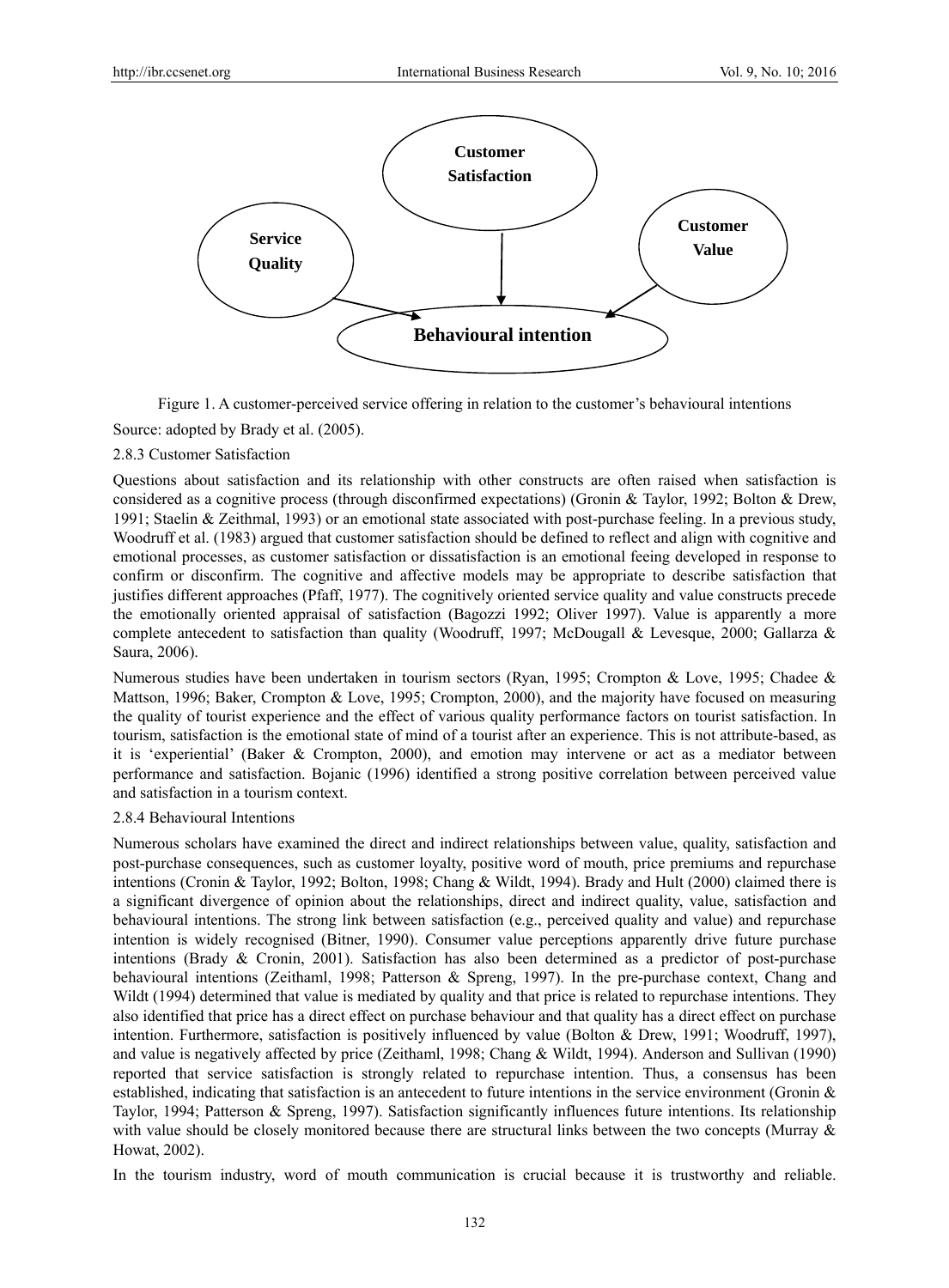Consumers gather their information about the service and offer insights into some of these relationships in the tourism context. Scholars have determined the linkage of value, satisfaction and loyalty (Bolton & Drew, 1991; Gronroos, 1990; Zeithaml et al., 1993). Therefore, consumer value of perception, satisfaction and behavioural intentions should be examined from the perspective of LCC passengers. This investigation could benefit Macau as a successful destination in the long run.

# **3. Methodologies**

A descriptive qualitative research design was adopted in this study, with LCC passengers who visited Macau in the past six months serving as the target respondents. The data were collected through in-depth interviews with the various visitors from different countries. The interviews started at the end of May 2016 and ended in July 2016. The descriptive research designs collected evidence that helped the researcher to determine the 'who', 'what' and 'where' of single or multiple cases (Yin, 2003). These designs were usually the best method to collect information that could demonstrate the relationships and describe the world as it exists. The interviews used open-ended questions, and the data were analysed using a grounded theory framework. Thirty visitors who used LCCs were selected through purposive sampling, as this sample size was considered sufficient to reach information saturation (Webber & Huxley, 2007). The interviews took 45 minutes to 1 hour. The scripts were fully translated from Chinese to English. The interview questions were offered in English and traditional Chinese using a back-translation method. The questions (based on the study objectives) were open-ended.The interviews took place in the departure hall at MIA on Taipa. The data were summarised and organised according to the themes generated by the documentary review. The summaries of the interviews were also prepared to highlight the main concepts that emerged and to set the context for the quotes to be selected and used as examples in the research report (Table 3).

| <b>Dimension</b>              | <b>Themes</b>                                  |                        |  |  |  |
|-------------------------------|------------------------------------------------|------------------------|--|--|--|
| <b>Customer satisfaction</b>  | Overcrowding<br>Ω                              | (-)Functional value    |  |  |  |
|                               | Quality of life                                | (+)Epistemic value     |  |  |  |
|                               | Friendly people                                | (+)Social value        |  |  |  |
|                               | Sophisticated cuisines                         | (-)Functional value    |  |  |  |
|                               | Eastern culture meets Western culture          | (+)Epistemic value     |  |  |  |
|                               | Gaming facilities                              | $(+)$ Emotional value  |  |  |  |
|                               | Variety of accommodation choice (Las<br>●      | $(+)$ Functional value |  |  |  |
|                               | Vegas-style hotel and resort)                  |                        |  |  |  |
|                               | Clean                                          | $(+)$ Functional value |  |  |  |
|                               | High security                                  | (+)Functional value    |  |  |  |
|                               | Expensive                                      | (-)Functional value    |  |  |  |
|                               | Warm hospitality service                       | (+)Emotional value     |  |  |  |
|                               | Beautiful scenery                              | (+)Emotional value     |  |  |  |
|                               | Limited of attraction facilities               | $(-)$ Functional value |  |  |  |
| <b>Service quality</b>        | Service differentiation                        |                        |  |  |  |
|                               | Insufficient services                          |                        |  |  |  |
|                               | Effective hotel services                       |                        |  |  |  |
|                               | Language barriers                              |                        |  |  |  |
|                               | Lack of standardisation                        |                        |  |  |  |
| <b>Behavioural intentions</b> | Family                                         |                        |  |  |  |
|                               | Unique aspect                                  |                        |  |  |  |
|                               | Catchment area in the Pearl River Delta region |                        |  |  |  |
|                               | Variety of casino and hotel choice             |                        |  |  |  |
|                               | Gambling                                       |                        |  |  |  |
|                               | Short-haul journey                             |                        |  |  |  |
|                               | Time factor distance decay                     |                        |  |  |  |

|  |  | Table 3. Summary of Visitor Expectations of the Purchase and Behavioural Intention Themes in This Study |  |  |  |  |
|--|--|---------------------------------------------------------------------------------------------------------|--|--|--|--|
|  |  |                                                                                                         |  |  |  |  |

Data analysis and coding were conducted in several stages. The generated codes were categorised and displayed in themed charts. Domain analysis was used to describe and analyse each theme separately. The coding results at different levels were compared to explore differences in opinions and suggestions. The findings at different levels were synthesised afterwards, and the coding results at different levels were compared to explore differences in opinions and suggestions. The resulting explanations and discussions were compared with the results of the previous research. In the present study, in-depth interviews and various secondary data sources (i.e., company websites, journals and industry reports) were used. The secondary data sources used in this study included articles from universities, government and nongovernmental organisations, reports obtained from company websites, on-line information and promotional materials. The in-depth interviews provided a rich, first-hand data source, and the secondary materials allowed the researcher to retest the contributions of the respondents.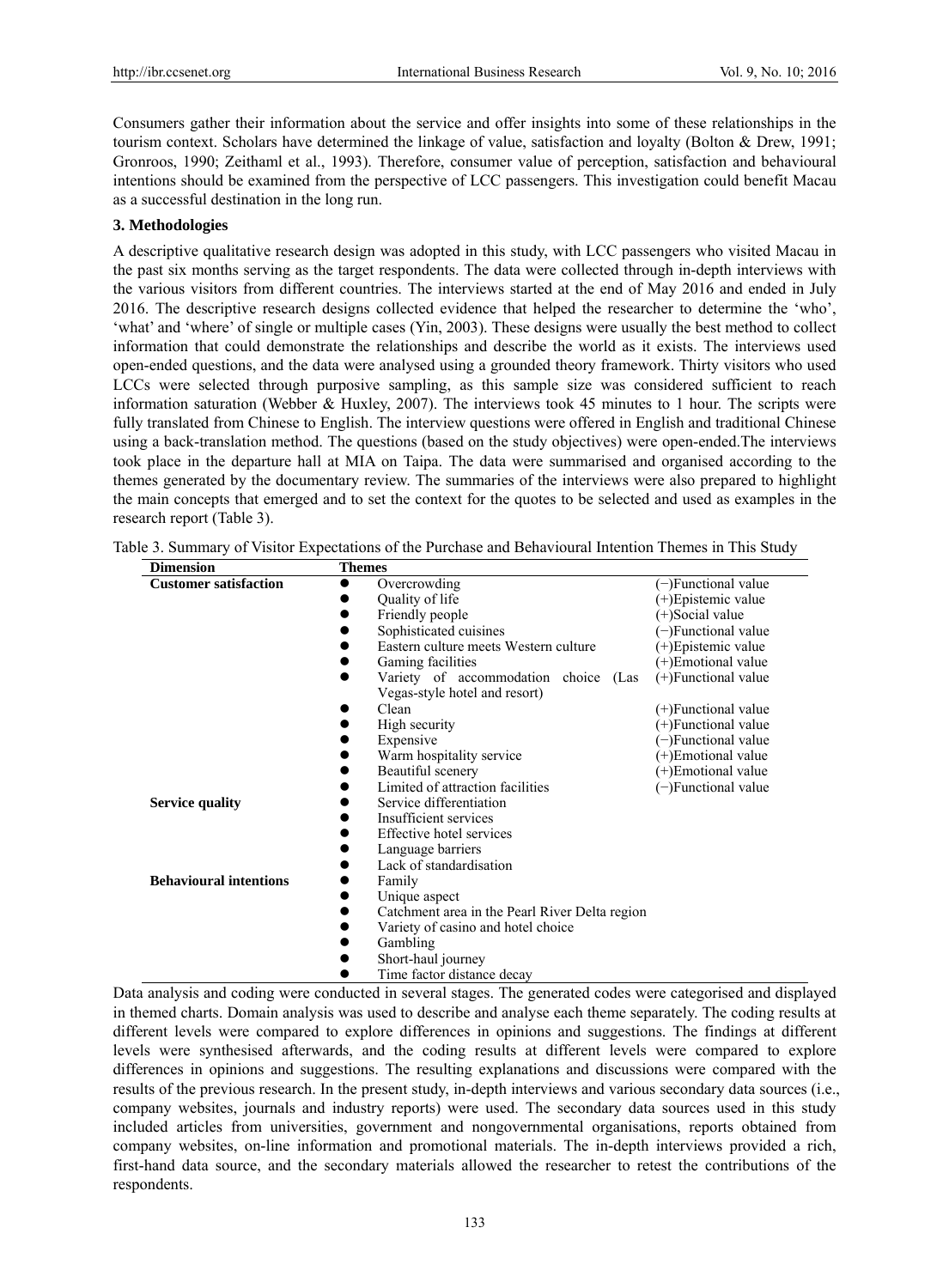The primary and secondary data and the supporting literature provided a comprehensive, longitudinal and highly reliable information source that others could easily recheck.

# **4. Results and Discussion**

Following a study by Strauss and Corbin (1998), 30 participants were interviewed following the theoretical saturation concept. Overall, 13 male and 17 female visitors aged between 18 and 42 years were included in this study. Of the 56% of visitors who stayed in Macau from 1 to 2 days, 34% stayed in Macau for 5 days to a week and 10% stayed in Macau for 3-4 days only. The interviewees mainly came from China (63.3%), and the other visitors came from Hong Kong (13.3%), Taiwan (20%) and other Asian countries (3.4%). The total expenditures of the visitors during their stay in Macau ranged from less than USD200.00 to more than USD1,000.00

# *4.1 Customer Satisfaction in Macau*

The majority of the interviewees identified Macau as a lovely destination. Of the 30 interviewees, 3 were dissatisfied with the city environment due to problems such as overcrowding and limited facilities (e.g., shortage of public facilities such as toilets and tourism attractions); however, the rest provided positive comments. Numerous visitors believed that the destination was good value for money. Macau itself as a destination created social value; in particular, visitors thought that the people in Macau were friendly and presented a positive image. Other interviewees identified Macau with warm hospitality services in the tourism industry, thereby creating emotional value for those who may revisit Macau in the future. Macau is where Eastern culture meets Western culture, and the impression of quality of life creates epistemic value. Some of the interviewees expressed a desire to explore and the importance of their quality of lifestyle. Epistemic value is created when a product arouses curiosity, provides novelty and/or satisfies a desire for knowledge (Sheth et al., 1991).

Functional value includes quality, reliability, durability and price. In Macau, comfort, good food, safety and security issues influence perceptions of the destination's functional value. However, others believe that Macau lacks good attractions and that the area is overcrowded in the service environment for tourists, thereby harming the functional value of the destination. The comments from the interviewees indicated that the hotels and expenditures in Macau were expensive, thereby creating a negative impression of its functional value. The interviewees thought that gambling and the beautiful scenery provided emotional value to visitors. Emotional value tends to be a major factor in the consumption of a destination's tourism product. These reasons mainly motivate tourists to revisit Macau.

## *4.2 Service Quality to Satisfaction*

Visitors generally reported a positive service impression of Macau. According to the findings, some visitors believed they were provided with services different from those of the other cities in the Pearl River Delta region in China. A number of visitors mentioned that the services met their high quality standards, and others said that they lacked standardisation. Three of the interviewees mentioned that Macau provided poor services; however, the rest appreciated the service quality. Nearly 90% of the interviewees claimed that their services needed enhancement such as product knowledge and language training to be delivered effectively. Some of the interviewees claimed they were amazed that large hotel groups in Macau provided free shuttle buses, high quality ambience and services from large casino resorts.

## *4.3 Purchase and Behavioural Intention*

Four of the interviewees mentioned they would not revisit Macau because their perceptions of it were limited to gambling. The rest of the interviewees provided positive comments and stated they would return to Macau in the future. Their motivation to revisit and their purchase intentions resulted from their satisfaction with the attractions and accommodations provided in the city. The diverse attractions in Macau include heritage sites, unique cuisines and ease of accessibility due to the popularity of the English language. The interviewees mentioned various resorts and hotels that provided perfect family vacation plans. Macau's gambling facilities differentiate it from other cities in China. In Macau, those interested in gambling have a wide range of options. Other interviewees thought they could spend a weekend in Macau, which they viewed as one of the catchment areas in the Pearl River Delta region for those who aimed to break away from home. Other interviewees from Southeast Asia believed that Macau provided a unique destination for short-haul travel. The total travel time budgets and value that tourists place on travel exert a moderating effect on the rate of decay. Some tourists' considered travel times result in a decreased amount of time that can be spent in a destination (Walsh, Sanders & McKean, 1990). Therefore, time value is important to visitors and destinations (McKercher, 2008). Short-haul visitors still consider revisiting the area.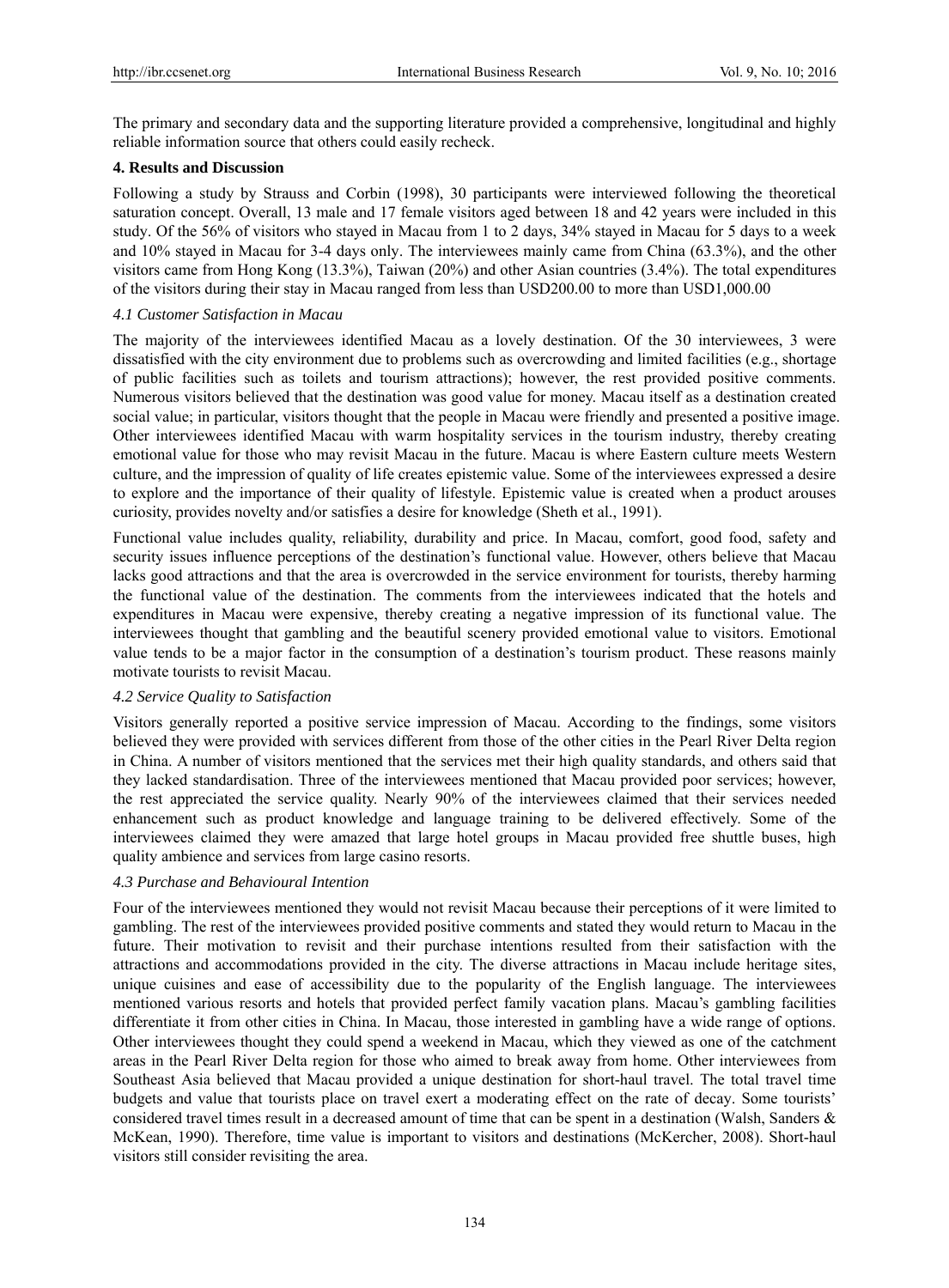# **5. Implications and Conclusion**

This study examined LCC visitors' expectations and perceptions of the services in Macau. These expectations and perceptions can influence the future buying intentions of visitors. Understanding visitor expectations of customer satisfaction can offer a competitive advantage to Macau as a leisure destination. The perceptions of Macau by the majority of visitors are built on uniqueness, ease of accessibility, various hotel choices and diverse tourism products that can motivate their intentions to revisit.

The quality and reliability of these services can enhance positive word of the mouth and influence visitors' future behavioural intentions. Customers apparently perceive reliability (e.g., error-free records and security) and convenience-related services (e.g., free shuttle bus services and ease of accessibility in attractions) in Macau.

Price orientation and particularly hotel room rates were the only concerns voiced by the visitors interviewed in this study. This suggests that LCC visitors expect all of the services to be organised and offered in Macau. These LCC visitors also preferred the right service with the right price.

These findings suggest that the hospitality of human resources is a crucial element to delivering service satisfaction to visitors. However, service training and education should be conducted and enhanced in Macau. Transportation and its facilities require additional improvement. Visitors expect to obtain customer value for good experience, which is relevant to service factors and visitor expectations of hospitality services and diversity and not limited to gambling. The cognitive approach of some visitors lead them to believe that Macau provides gambling activities only, and its marketers must promote Macau as a diversified destination in many other areas.

Several important strategic implications emerged in this study for destination marketers. A number of the visitors interviewed perceived Macau solely as a gambling destination. Therefore, marketers should be aware of the great variability in customers' expectations, their views related to service offerings and related opportunities to grow their customer base and destination image through service strategies that meet visitor expectations.

Practitioners should be aware that service quality is a focused evaluation reflecting visitors' perceptions of reliability, assurance, responsiveness, empathy and tangible satisfaction. Furthermore, service quality is inclusive and influenced by perceptions of service quality, prices and functional factors. Visitor satisfaction with a destination is a broad concept that can certainly be influenced by perceptions of service quality; perceptions of product quality such as human resource support, price and personal factors (e.g., experiences from the last visit); or whether the product itself meets visitors' needs (e.g., diversity of attractions or family-oriented products). Overall loyalty to a destination can be predicted by understanding the perceptions of visitors based on their experiences and service encounters.

The overall resulting expectations serve as a baseline for the formation of visitors' service quality satisfaction and intentions to be loyal to a destination. Perceptions are primary drivers of satisfaction that motivate visitors to revisit Macau. Thus, it can be concluded that visitors' expectations of services and service quality are key to determining the salient indicators of satisfaction and intentions to revisit a destination. Unpleasant perceptions of the quality of a destination can lead to a negative image and evaluation of that destination. Thus, the purchase intentions of customers can be discouraged.

In conclusion, destinations enable an accurate prediction of satisfaction and behavioural intentions. Quality perceptions stem from the attributes of destinations that affect behavioural intention. Therefore, marketers should exert effort to improve the service quality of destinations and establish added value for customers. This effort should be directed toward creating visitor satisfaction and loyalty in the long run.

## **6. Limitations and Future Research**

This study evolved from the observation that much of the related literature, including its use of secondary data analysis and in-depth interviews, is apparently constrained. However, the findings of this study were limited due to the size of the sample (30 participants) and the form of approach used by visitors. Therefore, any conclusions about the findings should be drawn within the framework of these constraints.

Future studies could use a different approach, such as a quantitative approach, to investigate the perceptions of visitors in Macau and their purchase intentions. They could conduct more in-depth investigations of the post-purchase expectations of customers and their levels of dissatisfaction with service failure to improve the services in Macau. They could also investigate the purchase intentions of visitors in different countries.

# **Acknowledgement**

This study is supported by Macau Foundation.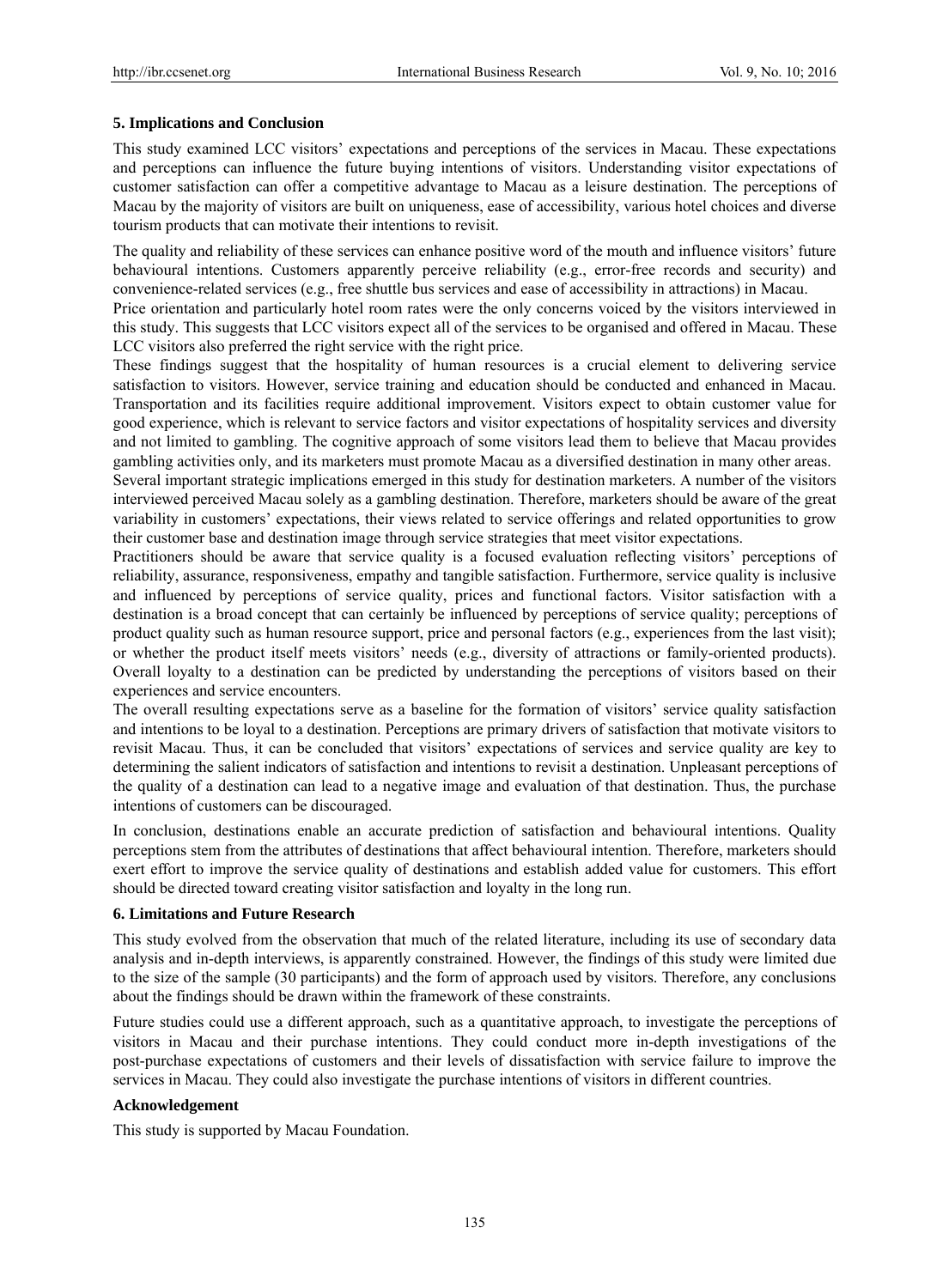#### **References**

- Anderson, E., & Sullivan, M. (1990). Customer Satisfaction and Retention Across Firms. Presentation at the TIMS College of Marketing Special Interest Conference on Services Marketing. Nashville, TN.
- Arnould, E. J., & Price, L. L. (1993). River Magic: Extraordinary Experience and the Extended Service Encounter. *Journal of Consumer Research, 20*(1), 24-45. http://dx.doi.org/10.1086/209331
- Bagozzi, R. P. (1992). The Self-Regulation of Attitudes, Intentions and Behaviour. *Social Psychological Quarterly, 55*(2), 178-204. http://www.jstor.org/stable/2786945
- Bel, G. (2009). How to Compete for a Place in the World with a Hand Tied Behind Your Back: The Case of Air Transport Services in Girona. *Tourism Management, 30*(4), 522-529. http://dx.doi.org/10.1016/j.tourman.2008.10.005
- Bitner, M. J. (1990). Evaluating Service Encounters: The Effect of Physical Surroundings and Employee Responses. *Journal of Marketing, 54,* 69-82. http://www.jstor.org/stable/1251871
- Bolton, R. N., & Drew, J. H. (1991). A Longitudinal Analysis of the Impact of Service Changes on Customer Attitudes. *Journal of Marketing, 55*(1), 1-10. http://www.jstor.org/stable/1252199
- Brady, M. K., & Cronin, J. J. (2001). Some New Thoughts on Conceptualizing Perceived Service Quality: A Hierarchical Approach. *Journal of Marketing, 65*(3), 34-49. http://dx.doi.org/10.1509/jmkg.65.3.34.18334
- Brady, M. K., Cronin, J. J., & Brand, R. R. (2002). Performance-only Measurement of Service Quality: A Replication and Extension. *Journal of Business Research, 55*(1), 17-31. http://dx.doi.org/10.1016/S0148-2963(00)00171-5
- Carman, J. M. (1990). Consumer Perceptions of Service Quality: An Assessment of the SERVQUAL Dimensions. *Journal of Retailing, 66,* 33-35.
- Chadee, D. D., & Mattson, J. (1996). An Empirical Assessment of Customer Satisfaction in Tourism. *The Service Industries Journal, 16*(3), 305-320. http://dx.doi.org/10.1080/02642069600000030
- Chang, T. Z., & Wildt, A. (1994). Price, Product Information and Purchase Intention: An Empirical Study. *Journal of the Academy of Marketing Science, 22*(1), 16-27. http://dx.doi.org/10.1177/0092070394221002
- Chen, Y. H., Hsu, I. C., & Lin, C. C. (2001). Website Attributes that Increase Consumer Purchase Intention: A Conjoint Analysis. *Journal of Business Research, 63*(9-10), 1007-1014. http://dx.doi.org/10.1016/j.jbusres.2009.01.023
- Chiu, S. (2005). Macau Host Committee General Meeting Speech of Dr. Chui Sai-On Secretary for Social Affairs & Culture. Government of Macau SAR and Chairman of PAC05.
- Crompton, J. L. (1979). Motivations for Pleasure Vacations. *Annals of Tourism Research, 6,* 408-424. http://dx.doi.org/10.1016/0160-7383(79)90004-5
- Crompton, J. L., & Love, L. L. (1995). The Predictive Validity of Alternative Approaches to Evaluating Quality of a Festival. *Journal of Travel Research, 34*(1), 11-24. http://dx.doi.org/10.1177/004728759503400102
- Cronin, J., & Taylor, S. A. (1992). Measuring Service Quality: A Re-examination and Extension. *Journal of Marketing, 56*(3), 55-68. http://www.jstor.org/stable/1252296
- Dodds, W. B., Monroe, K. B., & Grewal, D. (1991). The Effect of Price, Brand and Store Information on Buyers' Product Evaluations. *Journal of Marketing Research, 28,* 307-319. http://www.jstor.org/stable/3172866
- Doganis, R. (2006). *The airline business in the 21st century* (2nd ed.). London: Routledge.
- Donzelli, M. (2010). The Effect of Low-cost Air Transportation on the Local Economy: Evidence from Southern Italy. *Journal of Air Transport Management, 16*(3), 121-126. http://dx.doi.org/10.1016/j.jairtraman.2009.07.005
- Esichaikul, R. (2012). Travel Motivations, Behavior and Requirements of European Senior Tourists to Thailand. *PASOS Revista Turismo Patrimonio Cultural*, *10*(2), 47-58.
- Eurocontrol. (2007). Low-cost carrier market update. Retrieved from http://www.eurocontrol.int/statfor/gallery/content/public/analysis/LowCostMarketUpdateJun07\_V01.pdf
- Five years plan in Macau. (2016). Retrieved from http://www.scmp.com/news/hong-kong/article/1938915/macaus-first-five-year-plan-marks-move-away-reli ance-gambling-revenue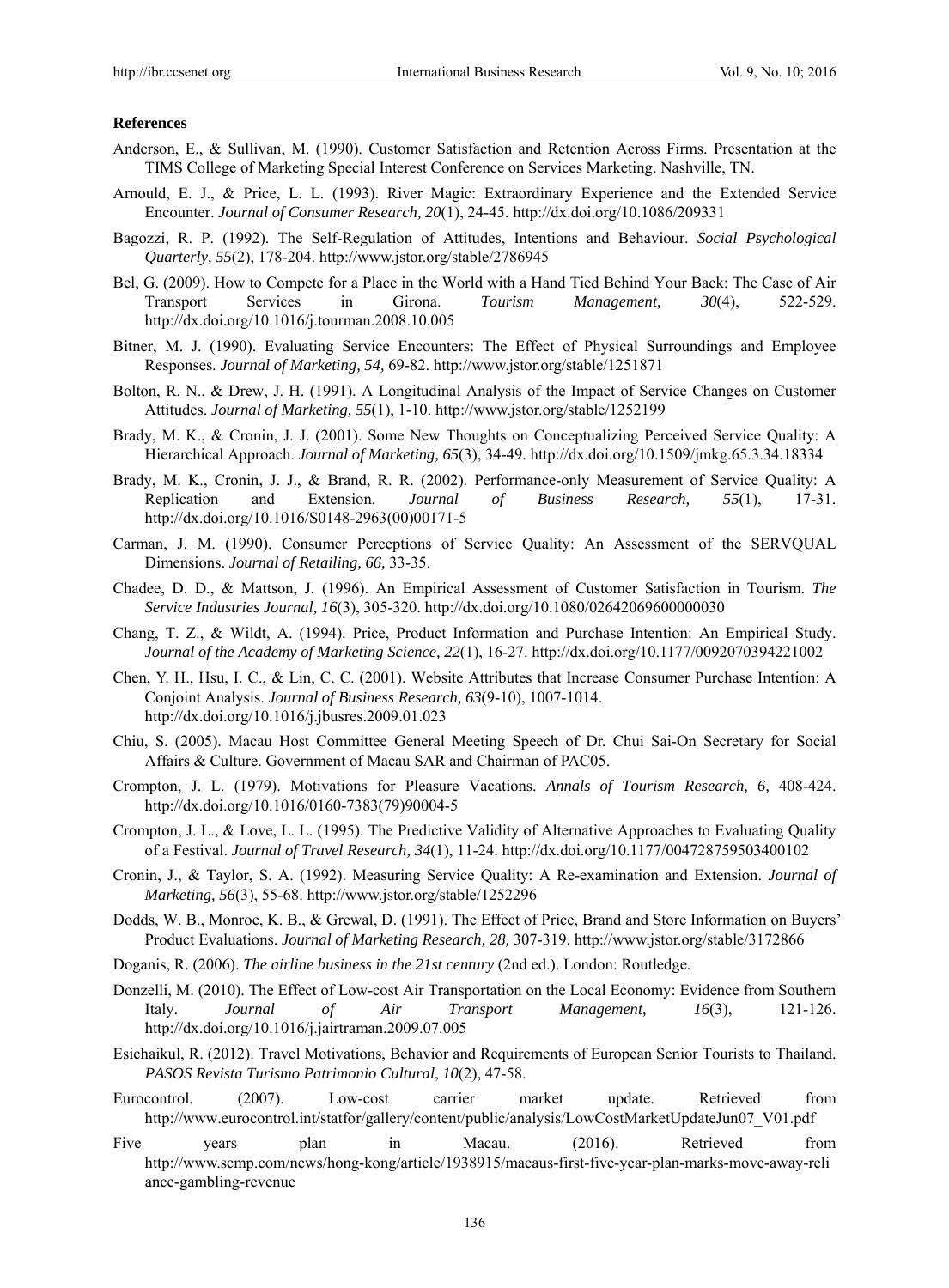- Gallarza, M. G., & Saura, I. G. (2006). Value Dimensions, Perceived Value, Satisfaction and Loyalty: An Investigation of University Students' Travel Behaviour. *Tourism Management, 27*, 437-452. http://dx.doi.org/10.1016/j.tourman.2004.12.002
- Jensen, J. M. (2011). The relationships between socio-demographic variables, travel motivations and subsequent choice of vacation. In: Paper Presented at the Proceedings of the 2nd International Conference on Economics, Business and Management, IPEDR.
- Johnsson, C., & Devonish, D. (2008). Does Nationality, Gender, and Age Affect Travel Motivation? A Case of Visitors to the Caribbean Island of Barbados. *Journal of Travel and Tourism Marketing, 25*(3-4), 398-408. http://dx.doi.org/10.1080/10548400802508499
- Kozak, M. (2001). Comparative Assessment of Tourist Satisfaction with Destinations across Two Nationalities. *Tourism Management, 22*(4), 391-401. http://dx.doi.org/10.1016/S0261-5177(00)00064-9
- Lam, T., & Hsu, C. H. (2006). Predicting Behavioral Intention of Choosing a Travel Destination. *Tourism Management, 27*(4), 589-599. http://dx.doi.org/10.1016/S0261-5177(00)00064-9
- Lawton, T. C. (2003). Managing Proactively in Turbulent Times: Insights from the Low-fare Airline Business. *Irish Journal of Management, 24*(1), 173-193.
- Lee, C. K., Yoon, Y. S., & Lee, S. K. (2007). Investigating the Relationships among Perceived Value, Satisfaction, and Recommendations: The Case of the Korean DMZ. *Tourism Management, 28,* 204-214. http://dx.doi.org/10.1016/j.tourman.2005.12.017
- Low cost airlines information. (2016). Retrieved from http://centreforaviation.com/profiles/investor/la-centrale-airports-group-previously-the-low-cost-airports-gr oup
- Macau Host Committee Speech Announced at 54<sup>th</sup> PATA Annual Conference, Macau SAR. Retrieved from http://www.macautourism.gov.mo/pata/src/Speech\_0406\_en.doc
- Macau International Airport. (2016). Air passengers from 2009-2016 figure from airport arrival statistics. Retrieved from http://www.macau-airport.com/en/media-centre/facts-figures/statistics-passengers
- Macau Statistic and Census Services. (2016). Macau tourist arrival information. Retrieved from http://www.dsec.gov.mo/Statistic.aspx?NodeGuid=251baebb-6e5b-4452-8ad1-7768eafc99ed
- McCartney, G. J. (2005). Casinos as a Tourism Development Strategy The Case of Macao. *Journal of Macau Gaming Research Association, 2,* 40-54.
- McDougall, G. H. G., & Levesque, T. (2000). Customer Satisfaction with Service: Putting Perceived Value into the Equation. *Journal of Services Marketing, 14*(5), 392-410. http://dx.doi.org/10.1108/08876040010340937
- McKercher, B., Chan, A., & Lam, C. (2008). The Impact of Distance on International Tourist Movements*. Journal of Travel Research, 47*(2), **2**08-224**.** http://dx.doi.org/10.1177/0047287508321191
- Mintel. (2007). No-frills/Low-costs airlines e UK e July 2007. Retrieved from http://academic.mintel.com/sinatra/oxygen\_academic/search\_results/showand/display/id¼219233/display/id ¼219233/display/id¼288883?select\_section¼219233
- Moseley, C. B., Schewer, K., & Thompson, W. S. (2003). Elderly Casino Gambling Behavior: Marketing Implications. *Journal of Hospitality & Leisure Marketing, 10,* 1-2. http://dx.doi.org/10.1300/J150v10n01\_06
- Murphy, P., Pritchard, M., & Smith, B. (2000). The Destination Product and its Impact on Traveller Perceptions. *Tourism Management, 21,* 43-52. http://dx.doi.org/10.1016/S0261-5177(99)00080-1
- Murray, K. B., & Schlacter, J. L. (1990). The Impact of Services Versus Goods on Consumers' Assessment of Perceived Risk and Variability. *Journal of the Academy of Marketing Science, 18*(1), 51-65. http://dx.doi.org/10.1007/BF02729762
- O'Connell, J. F., & Williams, G. (2005). Passengers' Perceptions of Low Cost Airlines and Full Service Carriers: A Case Study involving Ryanair, Aer Lingus, Air Asia and Malaysia Airlines. *Journal of Air Transport Management, 11*, 259-272. http://dx.doi.org/10.1016/j.jairtraman.2005.01.007
- Oliver, R. L. (1997). Satisfaction: A behavioral perspective on the consumer. New York: Prentice Hall.
- Otto, J. E., & Ritchie, J. R. B. (1996). The Service Experience in Tourism. *Tourism Management, 17*(3), 165-174.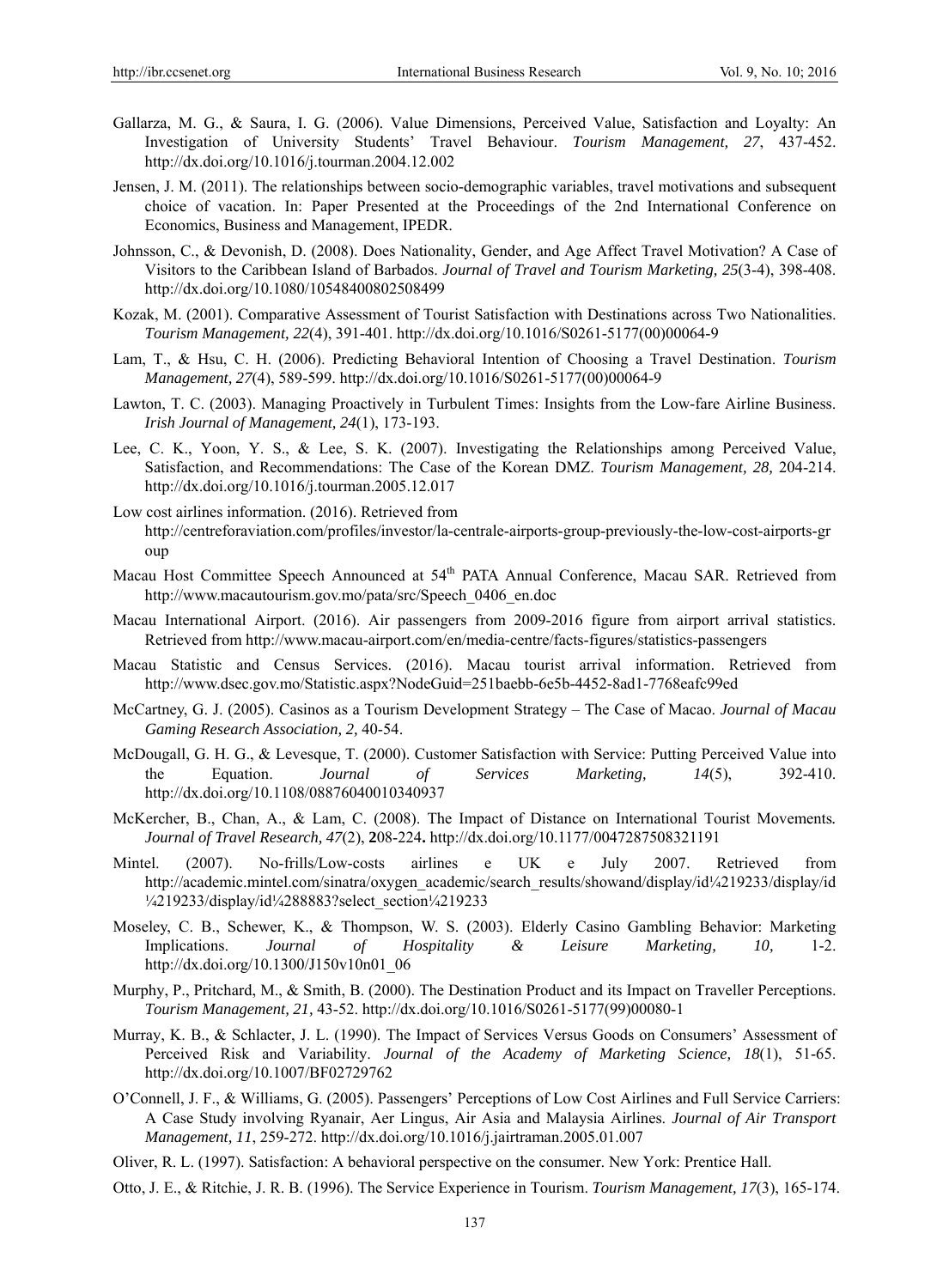http://dx.doi.org/10.1016/0261-5177(96)00003-9

- Pao, J. (2004). Recent Developments and Prospects of Macao's Tourism Industry. *Monetary Authority of Macao Quarterly Bulletin, 13,* 79-95.
- Parasuraman, A., Berry, L. L., & Zeithaml, V. A., (1991). Refinement and Reassessment of the SERVQUAL Scale. *Journal of Retailing, 67*(4), 420-450.
- Parasuraman, A., Zeithaml, V. A., & Berry, L. L. (1985). A Conceptual Model of Service Quality and its Implications for Future Research. *Journal of Marketing, 49,* 41-50. http://dx.doi.org/10.2307/1251430
- Parasuraman, A., Zeithaml, V. A., & Berry, L. L. (1988). Servqual. *Journal of Retailing, 64*(1), 12-40.
- Parasuraman, A., Zeithaml, V. A., & Berry, L. L. (1994). Reassessment of Expectations as a Comparison Standard in Measuring Service Quality: Implications for Further Research. *Journal of Marketing, 58,* 111-124. http://dx.doi.org/10.2307/1252255
- Patterson, P. G., & Spreng, R. A. (1997). Modelling the Relationship between Perceived Value, Satisfaction and Repurchase Intentions in a Business-to-Business, Services Context: An Empirical Examination. *International Journal of Service Industry Management, 8*(5), 414-434. http://dx.doi.org/10.1108/09564239710189835
- Petrick, J. F. (2002). Development of a Multi-Dimensional Scale for Measuring Perceived Value of a Service*. Journal of Leisure Research, 34*(2), 119-136.
- Pfaff, M. (1977). The Index of Consumer Satisfaction: Measurement Problems and Opportunities. In H. K. Hunt (Ed.), Conceptualization and Measurement of Consumer Satisfaction and Dissatisfaction, 36-71. Cambridge, MA: Marketing Science Institute.
- Ryan, C. (1995). *Researching tourism satisfaction: Issues, concepts, problems*. London: Routledge.
- Ryan, C. (1997). *The tourist experience: A new introduction*. London: Cassell.
- Ryan, C., & Birks, S. (2005). Passengers and Low Cost Flights: Evidence from the Trans-Tasman Routes. *Journal of Travel & Tourism Marketing, 19*(1), 15-27. http://dx.doi.org/10.1300/J073v19n01\_02
- Saha, G. C., & Theingi. (2009). Service Quality, Satisfaction, and Behavioural Intentions: A Study of Low‐cost Airline Carriers in Thailand. *Managing Service Quality: An International Journal, 19*(3), 350-372. http://dx.doi.org/10.1108/09604520910955348
- Sinha, L., & DeSarbo, W. S. (1998). An Integrated Approach toward the Spatial Modelling of Perceived Customer Value. *Journal of Marketing Research, 35*(2), 236-249. http://www.jstor.org/stable/3151851
- Siu, R. (2006). Evolution of Macao's Casino Industry from Monopoly to Oligopoly .Social and Economic Reconideration. *Journal of Economic Issues, 40*(4), 967-990. http://dx.doi.org/10.1080/00213624.2006.11506970
- Strauss, A., & Corbin, J. (1998). *Basics of qualitative research: Techniques and procedures for developing grounded theory* (2nd ed.). Thousand Oaks, CA: Sage Publications.
- Sweeney, J. C., Soutar, G. N., & Johnson, L. W. (1999) The Role of Perceived Risk in the Quality –value Relationship: A study in a Retail Environment. *Journal of Retailing, 75*(1), 77-105. http://dx.doi.org/10.1016/S0022-4359 (99)80005-0
- Sweeney, J. C., & Soutar, G. N. (2001). Consumer Perceived Value: The Development of a Multiple Item Scale. *Journal of Retailing, 77*(1), 203-220. http://dx.doi.org/10.1016/S0022-4359(01)00041-0
- The Culture Affairs Bureau. (2005). Macau information. Retrieved from http://www.icm.gov.mo/en/news/2016/1/0/\_
- Walle, A. H. (1997). Pursuing Risk or Insight: Marketing Adventures. *Annals of Tourism Research, 24*(2), 265-282. http://dx.doi.org/10.1016/S0160-7383(97)80001-1
- Weber, K. (2001). Outdoor Adventure Tourism: A Review of Research Approaches. *Annals of Tourism Research, 28*(2), 363-380. http://dx.doi.org/10.1016/S0160-7383(00)00051-7
- Williams, A. P., & Soutar, G. N. (2005). Close to the Edge: Critical Issues for Adventure Tourism Operators. *Asia Pacific Journal of Tourism Research, 10*(3), 247-262. http://dx.doi.org/10.1080/10941660500309614
- Wong, K. M., & Musa, G. (2011). Branding Satisfaction in the Airline Industry: A Comparative Study of Malaysia Airlines and Air Asia. *African Journal of Business Management, 5*(8), 3410-3423.